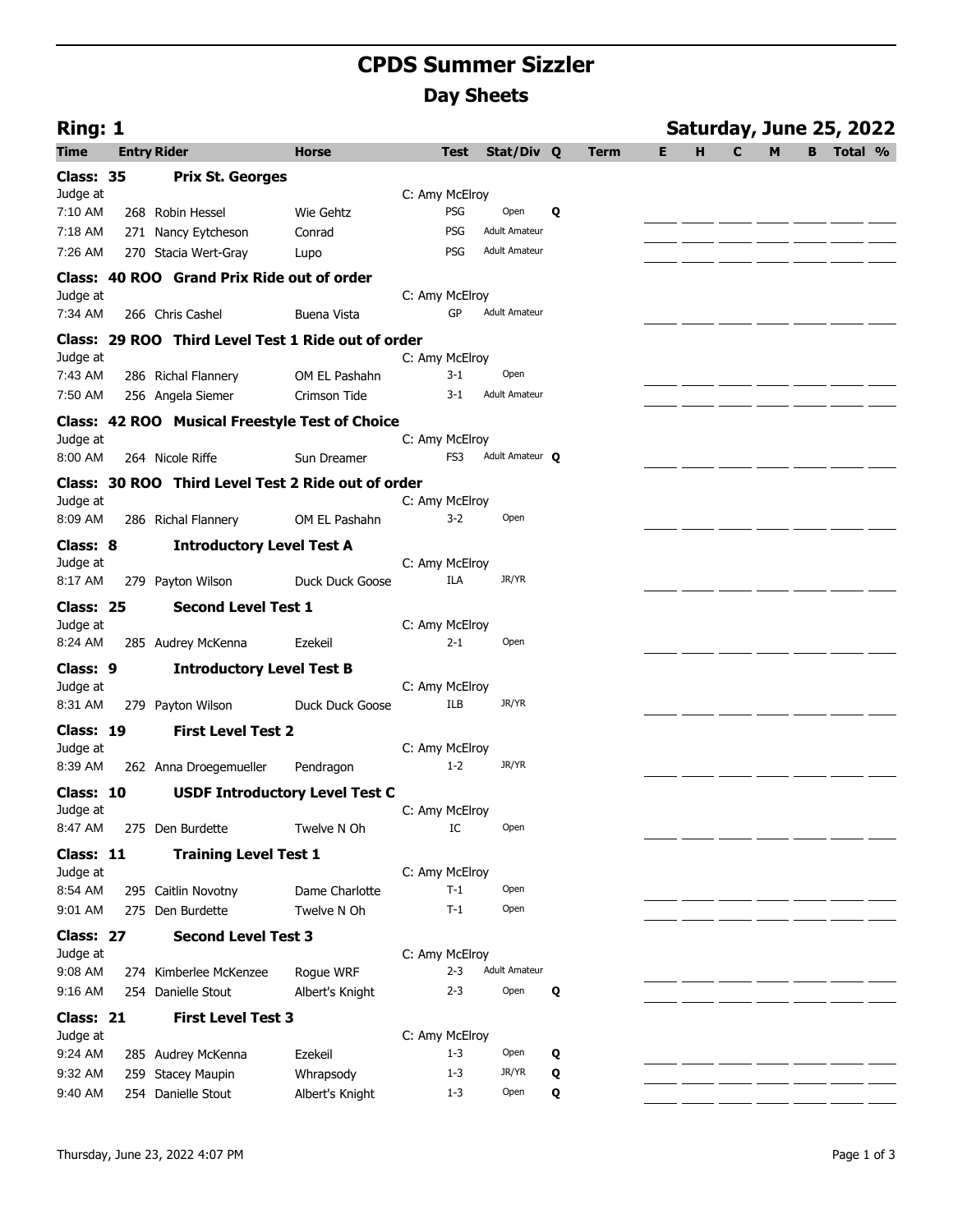## **CPDS Summer Sizzler Day Sheets**

| Ring: 1   |                                                  |                       |                      |                      |   |             | Saturday, June 25, 2022 |   |              |   |   |         |  |  |
|-----------|--------------------------------------------------|-----------------------|----------------------|----------------------|---|-------------|-------------------------|---|--------------|---|---|---------|--|--|
| Time      | <b>Entry Rider</b>                               | <b>Horse</b>          | <b>Test</b>          | Stat/Div Q           |   | <b>Term</b> | Е                       | н | $\mathbf{C}$ | M | B | Total % |  |  |
| Class: 40 | <b>Grand Prix</b>                                |                       |                      |                      |   |             |                         |   |              |   |   |         |  |  |
| Judge at  |                                                  |                       | C: Amy McElroy       |                      |   |             |                         |   |              |   |   |         |  |  |
| 9:44 AM   | <b>Break</b>                                     | ***Break***           | *Break* <sup>*</sup> |                      |   |             |                         |   |              |   |   |         |  |  |
| 9:56 AM   | 265 Chris Cashel                                 | Waterfront            | GP                   | <b>Adult Amateur</b> |   |             |                         |   |              |   |   |         |  |  |
| 10:05 AM  | 267 Robin Hessel                                 | Diamond               | GP                   | Open                 |   |             |                         |   |              |   |   |         |  |  |
| Class: 29 | <b>Third Level Test 1</b>                        |                       |                      |                      |   |             |                         |   |              |   |   |         |  |  |
| Judge at  |                                                  |                       | C: Amy McElroy       |                      |   |             |                         |   |              |   |   |         |  |  |
| 10:11 AM  | 294 Gail Knoffloch                               | Your Ex Boyfriend     | $3 - 1$              | Open                 |   |             |                         |   |              |   |   |         |  |  |
| 10:18 AM  | 269 Amanda Edwards                               | Jessanna RS           | $3 - 1$              | <b>Adult Amateur</b> |   |             |                         |   |              |   |   |         |  |  |
| 10:26 AM  | 261 Lynn Vandenberg                              | Horino                | $3-1$                | Open                 |   |             |                         |   |              |   |   |         |  |  |
| 10:33 AM  | 287 Richal Flannery                              | Sky Full of Stars     | $3-1$                | Open                 |   |             |                         |   |              |   |   |         |  |  |
|           | Class: 46 TOC Test of Choice - Rude out of order |                       |                      |                      |   |             |                         |   |              |   |   |         |  |  |
| Judge at  |                                                  |                       | C: Amy McElroy       |                      |   |             |                         |   |              |   |   |         |  |  |
| 10:41 AM  | 294 Gail Knoffloch                               | Your Ex Boyfriend     | 3-1                  | Open                 |   |             |                         |   |              |   |   |         |  |  |
| Class: 30 | <b>Third Level Test 2</b>                        |                       |                      |                      |   |             |                         |   |              |   |   |         |  |  |
| Judge at  |                                                  |                       | C: Amy McElroy       |                      |   |             |                         |   |              |   |   |         |  |  |
| 10:48 AM  | 297 Lori Mullin                                  | Sweet Samurai         | $3-2$                | <b>Adult Amateur</b> |   |             |                         |   |              |   |   |         |  |  |
| 10:56 AM  | 287 Richal Flannery                              | Sky Full of Stars     | $3-2$                | Open                 |   |             |                         |   |              |   |   |         |  |  |
|           | Class: 15 ROO Training Level 3 Ride out of order |                       |                      |                      |   |             |                         |   |              |   |   |         |  |  |
| Judge at  |                                                  |                       | C: Amy McElroy       |                      |   |             |                         |   |              |   |   |         |  |  |
| 11:03 AM  | 262 Anna Droegemueller                           | Pendragon             | $T-3$                | JR/YR                |   |             |                         |   |              |   |   |         |  |  |
| Class: 31 | <b>Third Level Test 3</b>                        |                       |                      |                      |   |             |                         |   |              |   |   |         |  |  |
| Judge at  |                                                  |                       | C: Amy McElroy       |                      |   |             |                         |   |              |   |   |         |  |  |
| 11:10 AM  | 263 Nicole Riffe                                 | <b>WH Libra</b>       | $3 - 3$              | Adult Amateur Q      |   |             |                         |   |              |   |   |         |  |  |
| 11:18 AM  | 288 Roberta Clark                                | Indygo                | $3 - 3$              | Open                 | Q |             |                         |   |              |   |   |         |  |  |
| 11:26 AM  | 251 Eric Chaman                                  | Golden Darling HU     | 3-3                  | Open                 | Q |             |                         |   |              |   |   |         |  |  |
| 11:34 AM  | 276 Molly Ralstin                                | Wretro Grayed WF      | $3 - 3$              | <b>Adult Amateur</b> |   |             |                         |   |              |   |   |         |  |  |
| 11:42 AM  | 277 Kristin Wasemiller-Knuts Pavatea             |                       | $3 - 3$              | Open                 |   |             |                         |   |              |   |   |         |  |  |
| 11:50 AM  | 297 Lori Mullin                                  | Sweet Samurai         | $3 - 3$              | <b>Adult Amateur</b> |   |             |                         |   |              |   |   |         |  |  |
| 11:58 AM  | 261 Lynn Vandenberg                              | Horino                | $3 - 3$              | Open                 | Q |             |                         |   |              |   |   |         |  |  |
| Class: 42 | <b>Musical Freestyle Test of Choice</b>          |                       |                      |                      |   |             |                         |   |              |   |   |         |  |  |
| Judge at  |                                                  |                       | C: Amy McElroy       |                      |   |             |                         |   |              |   |   |         |  |  |
| 12:07 PM  | 277 Kristin Wasemiller-Knuts Pavatea             |                       | FS3                  | Open                 | Q |             |                         |   |              |   |   |         |  |  |
| 12:17 PM  | Lunch                                            | ***Break***           | *Break* <sup>*</sup> |                      |   |             |                         |   |              |   |   |         |  |  |
| 1:02 PM   | 255 Janelle Williams                             | Barn Dance            | FS3                  | Adult Amateur O      |   |             |                         |   |              |   |   |         |  |  |
| 1:11 PM   | 278 Kristin Wasemiller-Knuts Vashti              |                       | <b>FSGP</b>          | Open                 |   |             |                         |   |              |   |   |         |  |  |
| Class: 17 | <b>First Level Test 1</b>                        |                       |                      |                      |   |             |                         |   |              |   |   |         |  |  |
| Judge at  |                                                  |                       | C: Amy McElroy       |                      |   |             |                         |   |              |   |   |         |  |  |
| 1:20 PM   | 283 Savannah Mauzerall                           | Onyx                  | $1 - 1$              | JR/YR                |   |             |                         |   |              |   |   |         |  |  |
| Class: 13 | <b>Training Level Test 2</b>                     |                       |                      |                      |   |             |                         |   |              |   |   |         |  |  |
| Judge at  |                                                  |                       | C: Amy McElroy       |                      |   |             |                         |   |              |   |   |         |  |  |
| 1:30 PM   | 296 Mary Hunter Novotny                          | <b>Miss Socialite</b> | $T-2$                | <b>Adult Amateur</b> |   |             |                         |   |              |   |   |         |  |  |
| 1:37 PM   | 295 Caitlin Novotny                              | Dame Charlotte        | $T-2$                | Open                 |   |             |                         |   |              |   |   |         |  |  |